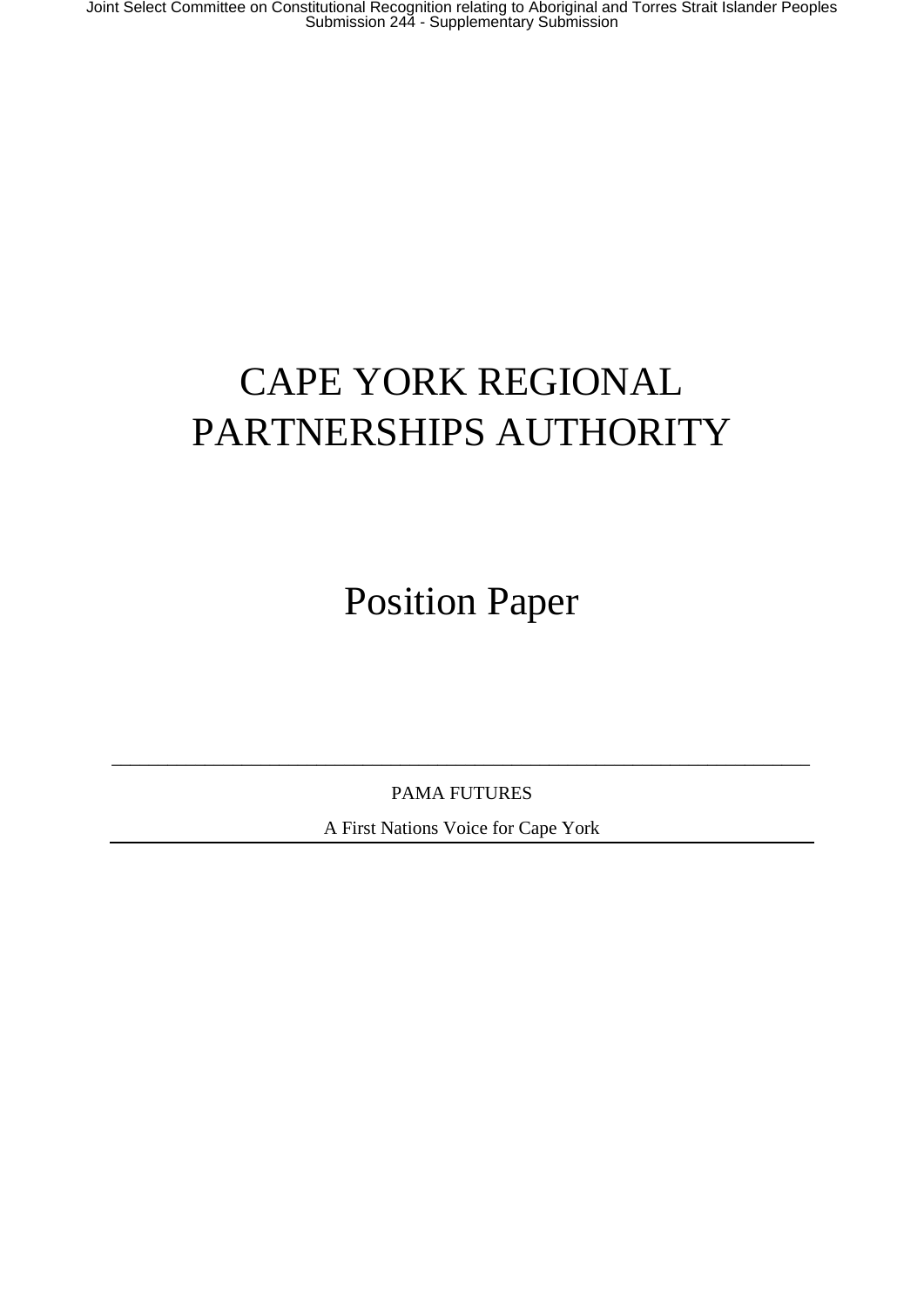# Executive summary

#### Structural reforms to empower our voices and Close the Gap.......................................4

Constitutionally recognising and guaranteeing First Nations voices is essential, and it also requires legislation to give effect to the constitutional guarantee. Pama Futures is a reform agenda proposed by Cape York people, aimed at empowering Indigenous communities and closing the gap over three generations. The agenda proposes a combination of structural reforms and the agency of Aboriginal and Torres Strait Islanders as individuals, families and communities. This would create a First Nations voice for Cape York – one part of the regional footprint of a First Nations voice to Parliament, as proposed by the Uluru Statement from the Heart. Together, these constitutional and legislative reforms will build capabilities to close the gap over time.

#### First Nations Empowerment and Closing the Gap Act…………………………………………………7

In addition to a constitutional amendment to guarantee First Nations voices are heard, the necessary structural reforms include Commonwealth legislation in the form of a *First Nations Empowerment and Closing the Gap Act*. This legislation would create an interface between regional Indigenous communities such as Cape York, and Commonwealth, State and local governments, to work in partnership to develop and negotiate reform agendas to build capabilities and close the gap. The legislation would have national application but the organisational arrangements would differ across regions, subject to partnership agreements between the Commonwealth and the relevant region. New regions would be promulgated via regulation.

#### Regional Partnerships Authority…………………………………………………………………………………9

The legislation would establish a Regional Partnerships Authority as the interface between the Indigenous community, and Commonwealth, State and local governments. The Authority will be constituted by the partners coming together and negotiating agreements, including agreed reform policies for the region, development plans, investment plans and budget agreements. The Authority would not be a standalone organisation, but will establish and give authority to the coming together of the Indigenous and governmental partners. A Regional Authority Board will be made up Indigenous representatives from the region and government representatives.

#### Regional Forum…………………………………………………………………………………………………………10

Cape York is a regional Indigenous community made up of 12 subregional communities based around the existing communities. The subregional communities will come together via a Regional Futures Forum which will have representation from the 12 subregions and regional organisations.

# Community Partnerships Table…………………………………………………………………………………11

On the basis of the place-based plans developed through inclusive participatory processes, Community Partnership Tables provide the primary vehicle for community and government partners to come together in each sub-regional community to share responsibility for decision making, copurchasing of services and accountability for success. The focus is Closing the Gap, Empowerment and Investment.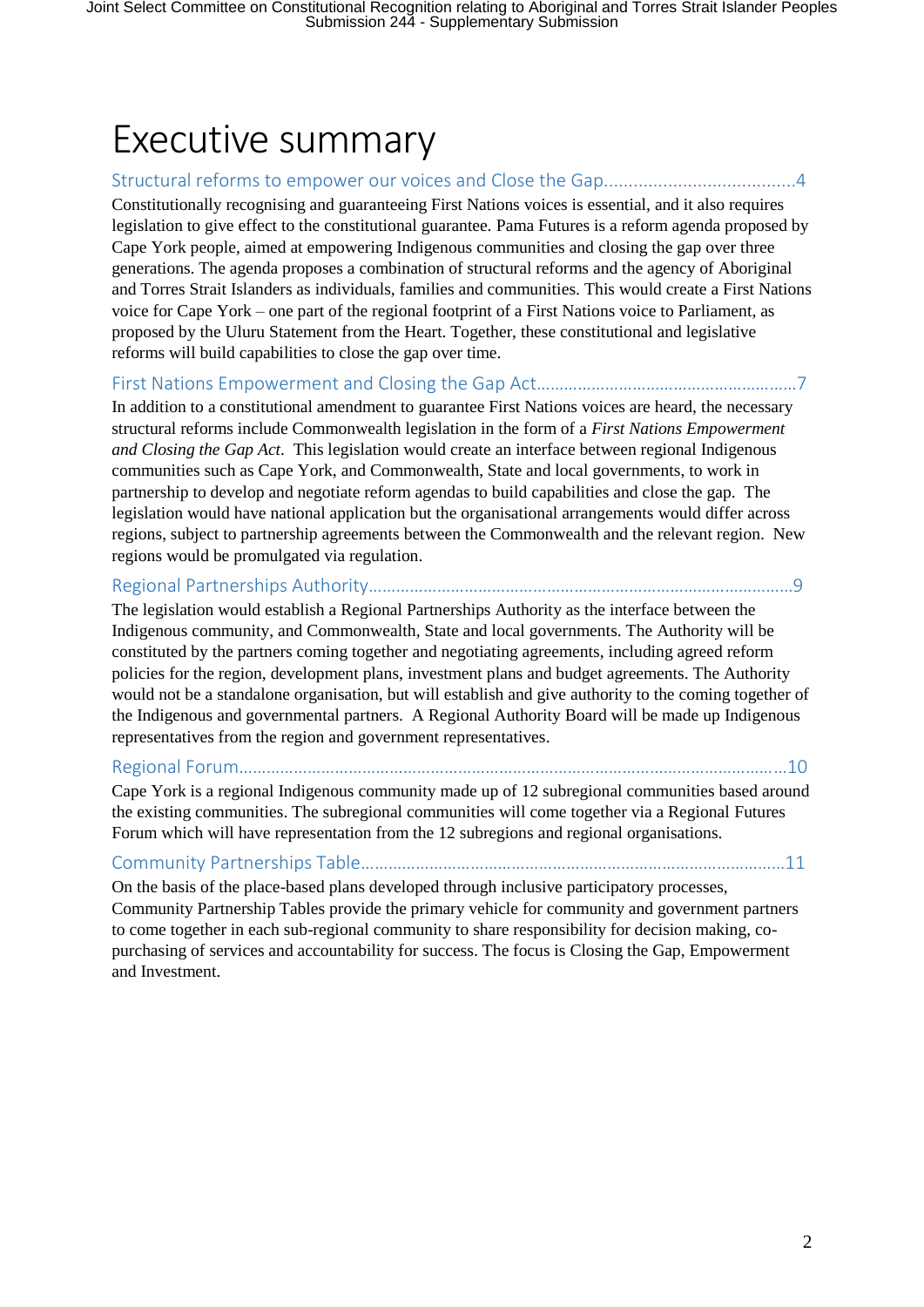Joint Select Committee on Constitutional Recognition relating to Aboriginal and Torres Strait Islander Peoples Submission 244 - Supplementary Submission

Clan Campfires……………………………………………………………………………………………………….12

Pama Futures has devised and will promote a model of "Campfire Governance" to provide the ultimate strong foundations for decisions by landowners at the family and the clan level about land use and management, and social, economic and cultural development. Family and clan groups are to have regular, voluntary and self-organising meetings, at which land aspirations and plans for the future are discussed and developed.

Delivery Unit………………………………………………….………………………………………………………12

In Cape York a Regional Partnership Delivery Unit will be established under regulation, and will be reviewed every five years. The Delivery Unit is a partnership team established to drive implementation and delivery performance for Pama Futures.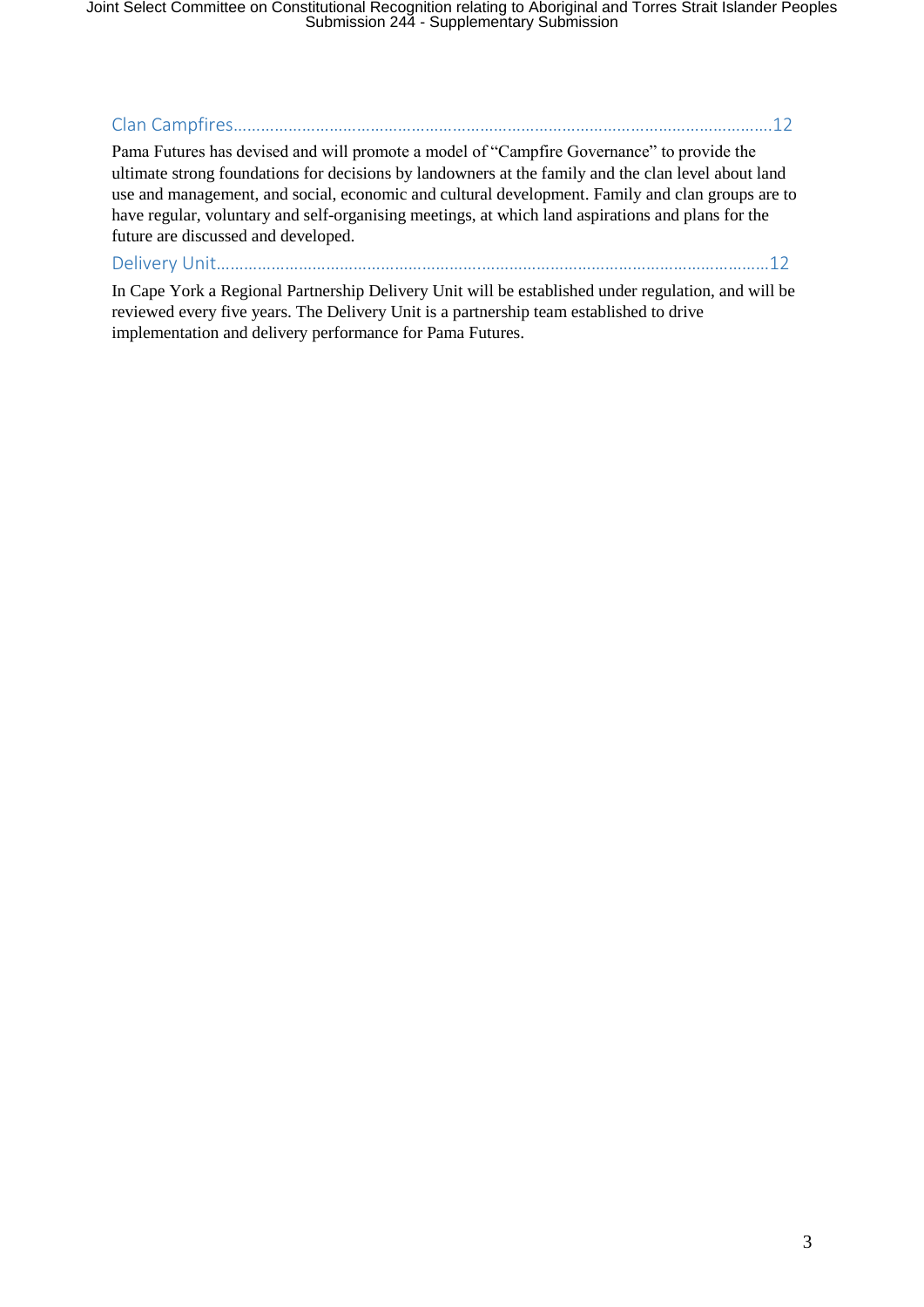# Structural reforms to enable Pama to Close the Gap

## Decision-making and leadership system to be devised within each region

For government to form an empowering partnership with Indigenous people, new systems must clarify how government can directly partner with Indigenous people of a place. This requires both constitutional and legislative reform. It requires constitutional reform to ensure a permanent, paradigm changing shift in this relationship. This is why the Uluru Statement from the Heart asks for a constitutionally enshrined First Nations Voice. It also requires legislative reform to ensure First Nations voices are heard, and to bring empowerment into action. Legislative reform on its own is not enough, however.

Indigenous people in each region will need to build and authorise, from the ground-up, clearer and cohesive decision-making and leadership structures to empower the grassroots. Applying a "cookie cutter" approach across regions will not work—there is no "best practice" model that can be successfully transplanted from elsewhere across Australia's regions. Indigenous people must devise the right context-specific approach for their own places that provides a legitimate means for acting collectively and dealing with government on urgent problems. There are three key points to be understood:

- First, systems that rely on the usual (Western) conventions of representative government, open and competitive elections, and majority rule are unlikely to be successful. Such systems have been imported and imposed on Indigenous contexts in the past and have proven to be inadequate for engendering the broad participation and collective action needed for solving key social and economic problems.
- Second, new systems must meet the need for broad-based participation in decisionmaking from the grassroots upwards, so that legitimate collective problem-solving and action drives an improvement in development outcomes—from crime to school failure, environmental sustainability to economic development, the health crisis and more. Such systems must provide the capacity for acting on problems in a way that allows learning, adapting and operates to generate visible results.
- Third, new systems must provide an appropriate degree of "cultural match" by ensuring the rights and responsibilities of traditional owners in relation to decision-making about rights and interest in land, for example, are fully respected. "Cultural match" will vary from place to place, and it is likely to be a stronger influence in areas such as North East Arnhem Land, for example, than in more highly urbanised areas.

### Systems must meet basic criteria

It should be up to Indigenous people within each region themselves to devise the arrangements and modes of representation that suits them, providing certain basic criteria are met. The key basic criteria include:

1. The key focus must be on enabling grassroots empowerment.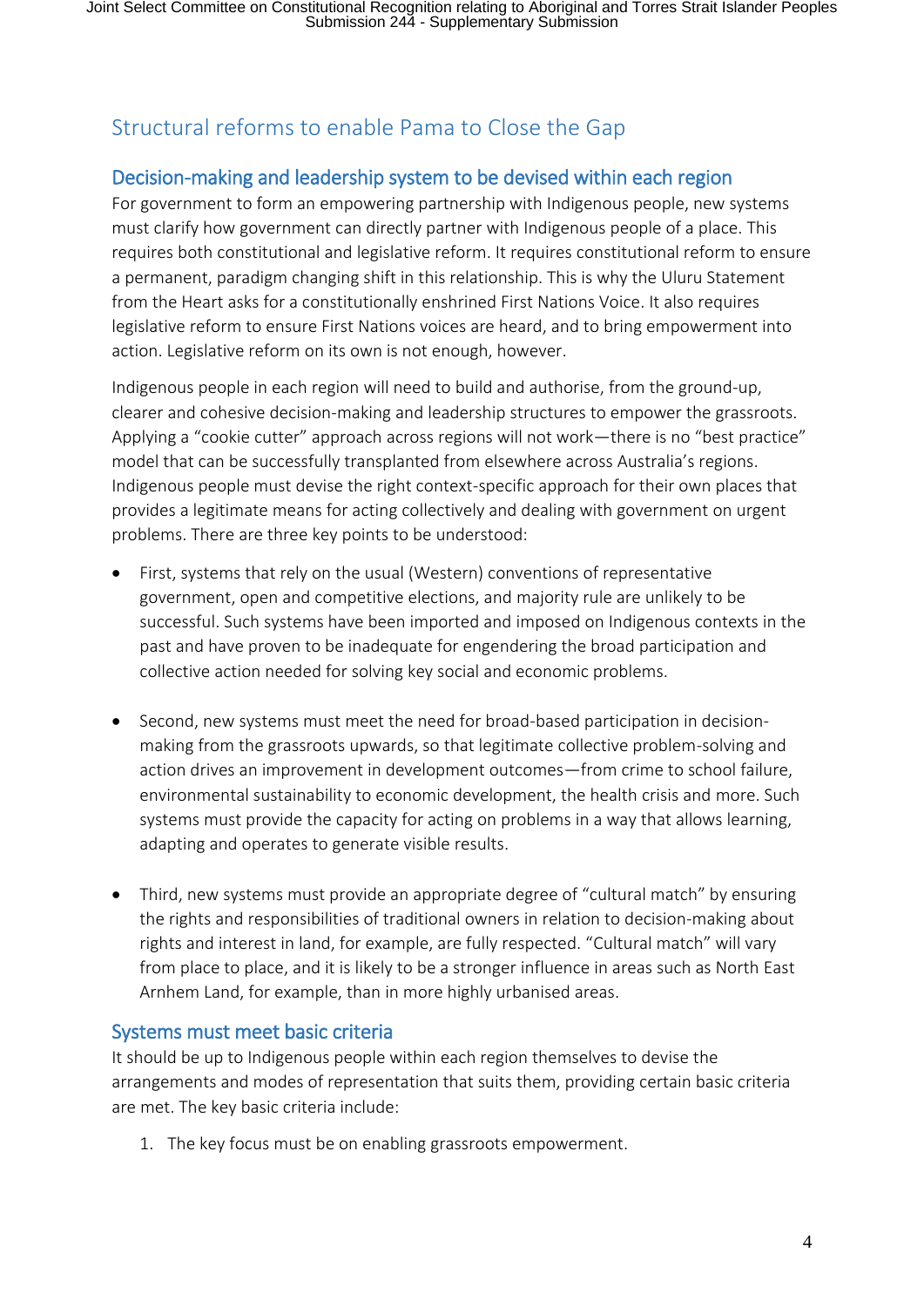- 2. The approach must be inclusive to improve development outcomes—there are universal rights and responsibilities that come with being a resident of a place, and there must be avenues for participation available to all Indigenous residents of a place.
- 3. The rights and responsibilities of Indigenous traditional owners must be respected.

Indigenous organisations must continue to play a key role in increasing "community control", however, the new partnership approach must move beyond government partnering with "gatekeeper" representative and Indigenous organisations—at either the local or the regional level. New systems must empower the grassroots and provide a clear basis for authorization of actions to be taken at the regional level—enabling grassroots empowerment is a key responsibility of all Indigenous organisations.

Indigenous people across Australia must be afforded the opportunity to provide greater clarity about how government can partner with the people in their region, to prepare for the devolution of decision-making about priorities, programs and funding decisions. The systems put in place must provide both government and Indigenous people assurance that such decisions will percolate upward from empowerment of the grassroots. Decisions must be made in a manner that is legitimate, inclusive and culturally appropriate, as required.

## New partnership arrangements to be formally agreed and recognised

In addition to the appropriate constitutional guarantee of First Nations voices, as proposed by the Uluru Statement, a legislated framework is needed to give effect to the new partnership arrangements between government and Indigenous people. Where a region devises a system of decision-making and leadership that meets the basic criteria, the system should be formally recognised by government so that it can provide a stable and long-term partnership with Indigenous people of a region.

For example, under appropriate enabling legislation, such as an *Empowerment and Closing the Gap Act*, the Minister may formally recognise the regionally devised arrangements. These arrangements would be agreed under a Regional Partnership Agreement with government. The government would accordingly recognise the arrangements as constituting the "Regional Partnership Authority" within a region for a period of 5 years, with a cyclical review, evaluation and revision for the next 5 years.

The legislative framework would establish consistent arrangements for government and Indigenous partnerships across the country, while also recognising each region's own system devised for its own context to close the gap. For example, when it comes to the Cape York Regional Partnership Authority model, the legislative framework could recognise that Community Partnership Tables and a Regional Partnership Board are to be key parts of the overall new partnership governance, and set out the membership and broad functions of these structures/mechanisms (see below for more details).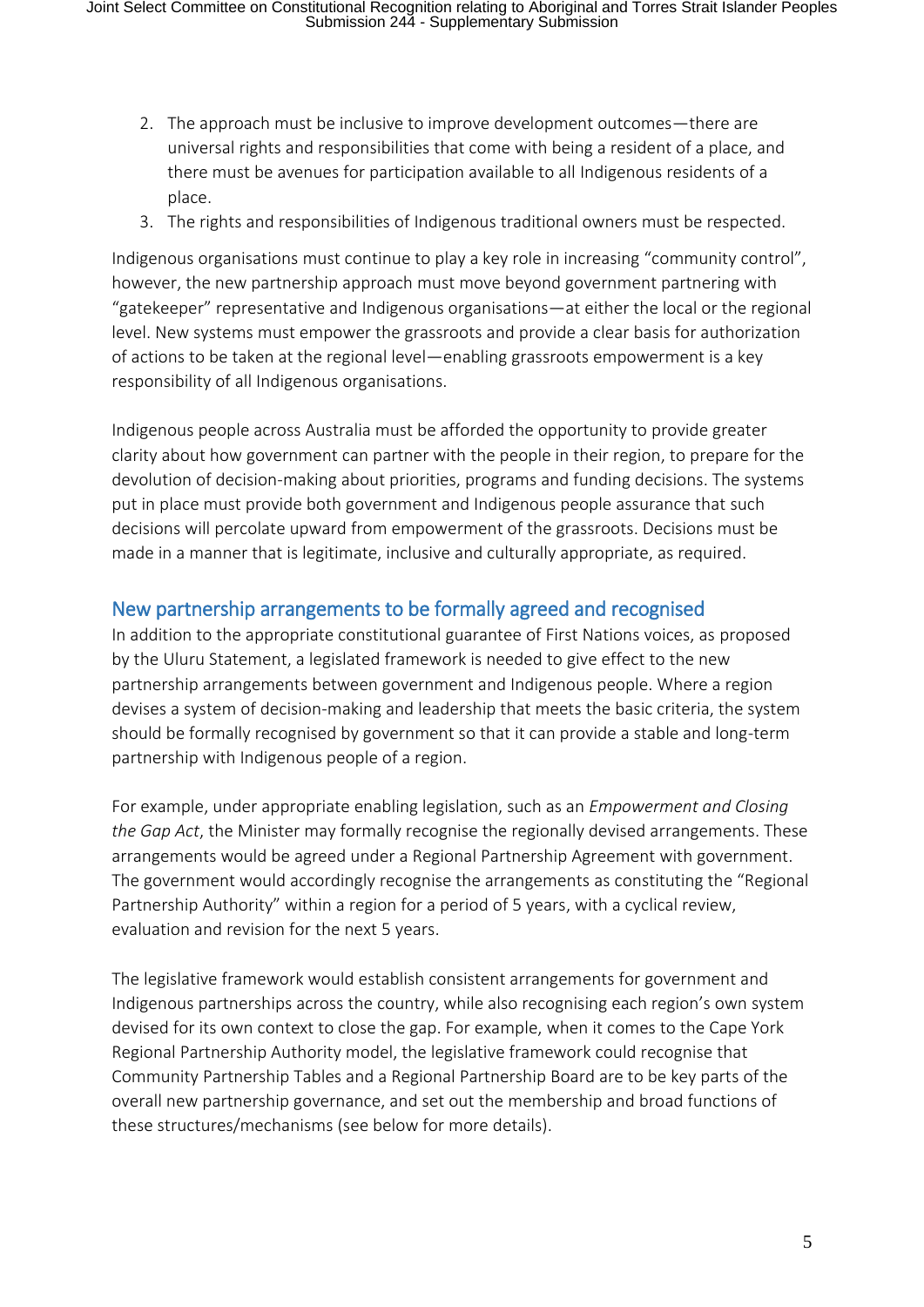Commonwealth legislation and possibly complementary state/territory legislation are needed to provide the framework for formally recognising regional partnership systems as the key mechanisms for collaborative and coordinated partnering between government and Indigenous people.

## Institutional Reform within Government – the need for change

Government also has to change itself. In addition to constitutional and legislative change, government needs to change how it organises its internal administrative structures and how it presents its policy position publicly. A clear policy framework should be established and government must own that framework. If it doesn't clearly own the policy, then its public service, charged with delivery, won't either.

Government decision-making authority must shift to reside closer to the ground, where its key partners reside. Capability building in government ranks, particularly at the regional level, is essential and urgent to strengthen capacity to make decisions with Indigenous people – and to be able to support Indigenous people in that process. The government role in the partnership should be an enabling role. This should be an equal partnership where local joint decision-making, co-design planning and co-purchasing of services becomes the norm.

A strong focus is needed on cross government collaboration. This is fundamental to the success of a place based framework. The Commonwealth should establish, within the Department of Prime Minister and Cabinet, a high performing unit with responsibility for leading cross Commonwealth participation in and support for the regional model. This unit should also have the power to connect with similar teams in First Ministers departments at the state and territory level and with Regional Partnership Delivery Units (joint government and Indigenous partnerships) at each regional level. At all levels, these units/teams would drive delivery and ensure all involved in the partnership meet their responsibilities. Responsibilities might include:

- Ensuring unintentional policy and/or program clashes can be worked through without adverse impact on the ground.
- Establishing regional budgets in each region once a region becomes part of the new arrangements (ie. by regulation).
- Ensuring funding agreements/contracts can be tailored to the place in which they will operate.
- Ensuring government data is transparent and accessible by the Indigenous partners in a region when needed.
- Overseeing a national Monitoring, Evaluation and Adaption Framework for closing the gap on Indigenous disparity into which each region plugs its own closing the gap framework, recognised and monitored jointly by the partners in the region.

## Necessary structural reforms to support new regional arrangements

In summary, the structural reforms required to enable Indigenous individuals, families and communities to build capabilities to close the gap over time, include: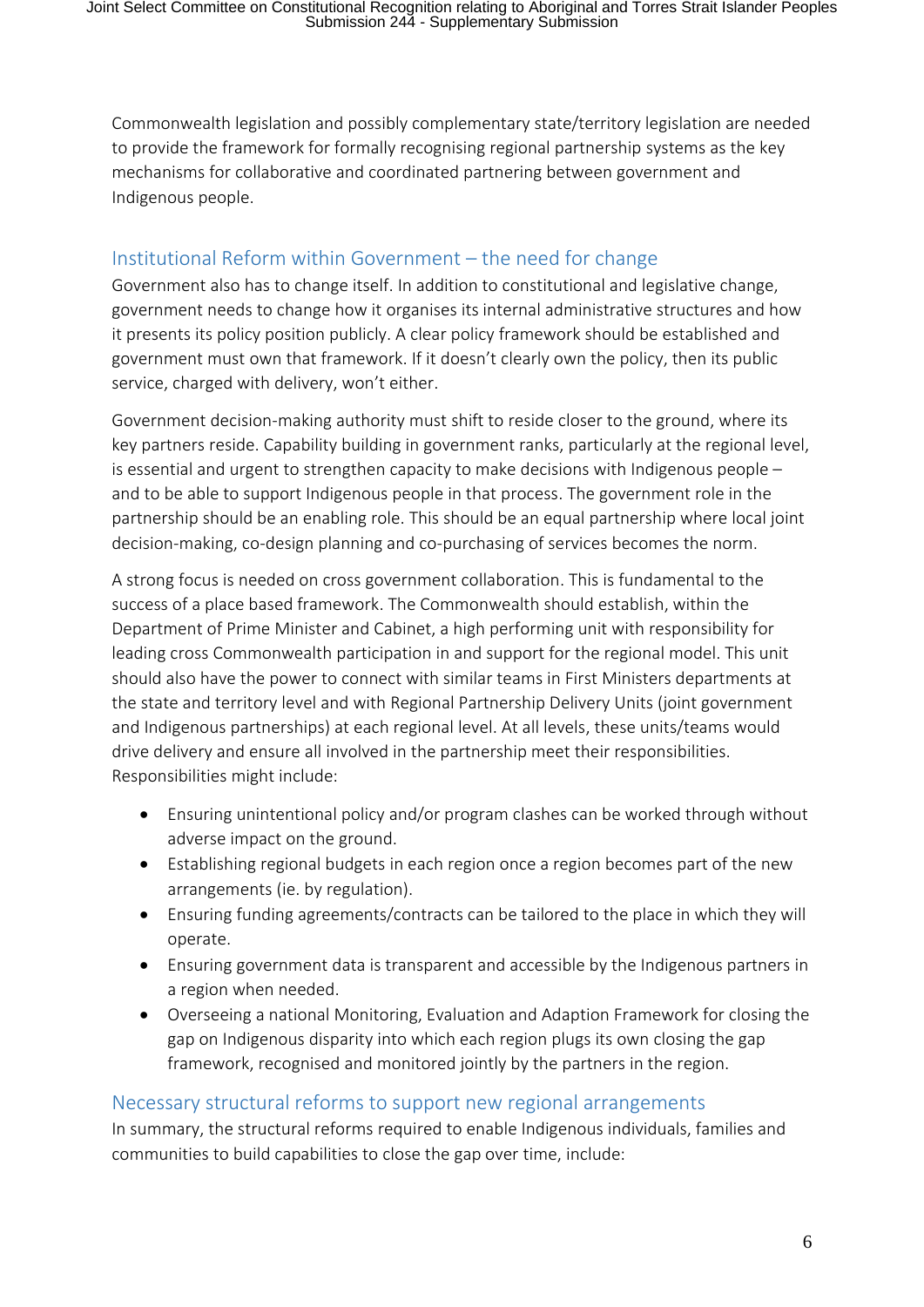- 1. A referendum for a constitutional amendment to guarantee First Nations voices, as called for in the Uluru Statement from the Heart.
- 2. Establishment of a legislative framework, a *First Nations Empowerment and Closing the Gap Act*, to create the interface between regional Indigenous communities and the Commonwealth, state and local levels of government.
- 3. Establishment of a Regional Partnership Authority in each region to work with Aboriginal and Torres Strait people in that region to close the gap on Indigenous disparity in three generations.
- 4. A formal partnerships agreement in each region between Indigenous, Commonwealth, State and, where relevant, local government representatives agreeing to the particular form, responsibilities and outcomes of a regional partnership interface for that region.
- 5. Commitment by all partners to jointly design, develop and implement regional empowerment plans based on the priorities identified by the Indigenous people of a region.
- 6. Institutional change within governments to reflect the new partnership arrangements and position appropriate decision-making authority within government at the right level to support a place based approach to Indigenous Affairs.

# First Nations Empowerment and Closing the Gap Act

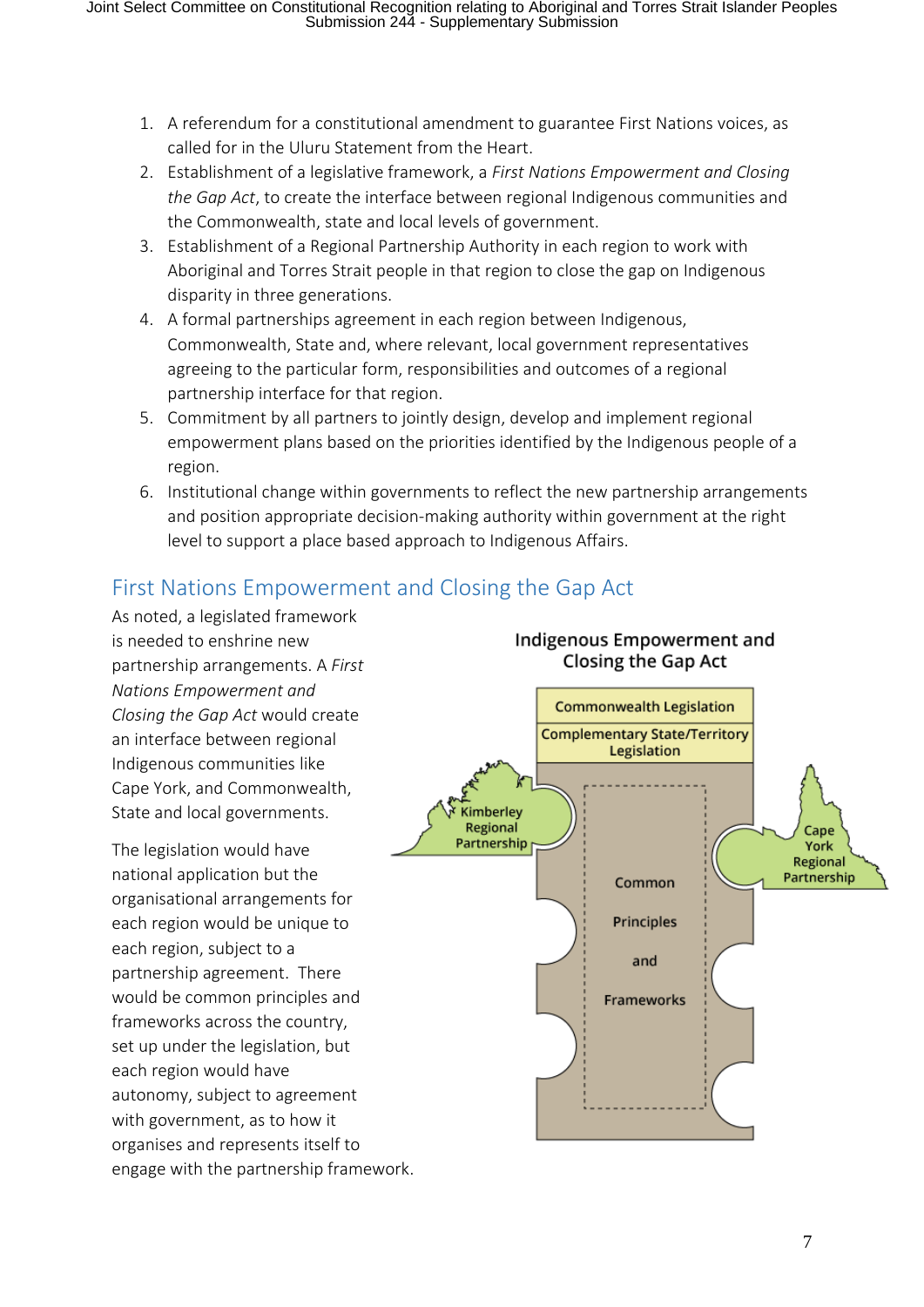The key principles that would be set out in the legislation to support the partnership framework, include:

- 1. Regional Indigenous leaders to establish governance structures as the key engagement interface with all levels of government (the Partnership Interface) consistent with the basic criteria set out at page 4 of this paper, ie:
	- a. The key focus must be on enabling grassroots empowerment.
	- b. The approach must be inclusive to improve development outcomes—there are universal rights and responsibilities that come with being a resident of a place, and there must be avenues for participation available to all Indigenous residents of a place.
	- c. The rights and responsibilities of Indigenous traditional owners must be respected.
- 2. Place-directed investment to support regional empowerment plans, and associated investment plans of 5-10 years duration for social, economic and cultural development, to close the gap on Indigenous disparity.
- 3. Governments to enable Indigenous people to share responsibility and accountability, to support community aspirations and Indigenous-led development.
- 4. Regional partnerships to be underpinned by local decision making arrangements, enabling co-design planning, co-purchasing of services, joint monitoring and quick adaptation if needed based on learning as you go.
- 5. Indigenous people to have transparent access to government data and funding and service performance information for their region.
- 6. Governments to provide ongoing support for regional leaders and governance structures to facilitate Indigenous-led work.
- 7. Regions and sub-regional communities with lower levels of readiness to be supported by governments to build their governance and leadership capacity; in turn strong organisations and leaders can support and build individual and family capability.

## *New partnership arrangements to be formally agreed and recognised*

Where a region devises a system of decision-making and leadership that meets the basic criteria, the system should be formally recognised by government so that it can provide a stable and long-term partnership with Indigenous people of a region. Under appropriate enabling legislation, the Minister may formally recognise the arrangements that have been regionally devised, and then agreed via a Regional Partnership Authority Agreement with government, as constituting the "Regional Partnership Authority" within a region for a period of 5-10 years.

The legislative framework would establish consistent arrangements for government and Indigenous partnerships across the country, while also recognising each region's own system devised for its own context to close the gap. For example, when it comes to the Cape York Regional Partnership Authority model, the legislative framework could recognise that Community Partnership Tables and a Regional Partnership Board are to be a key part of the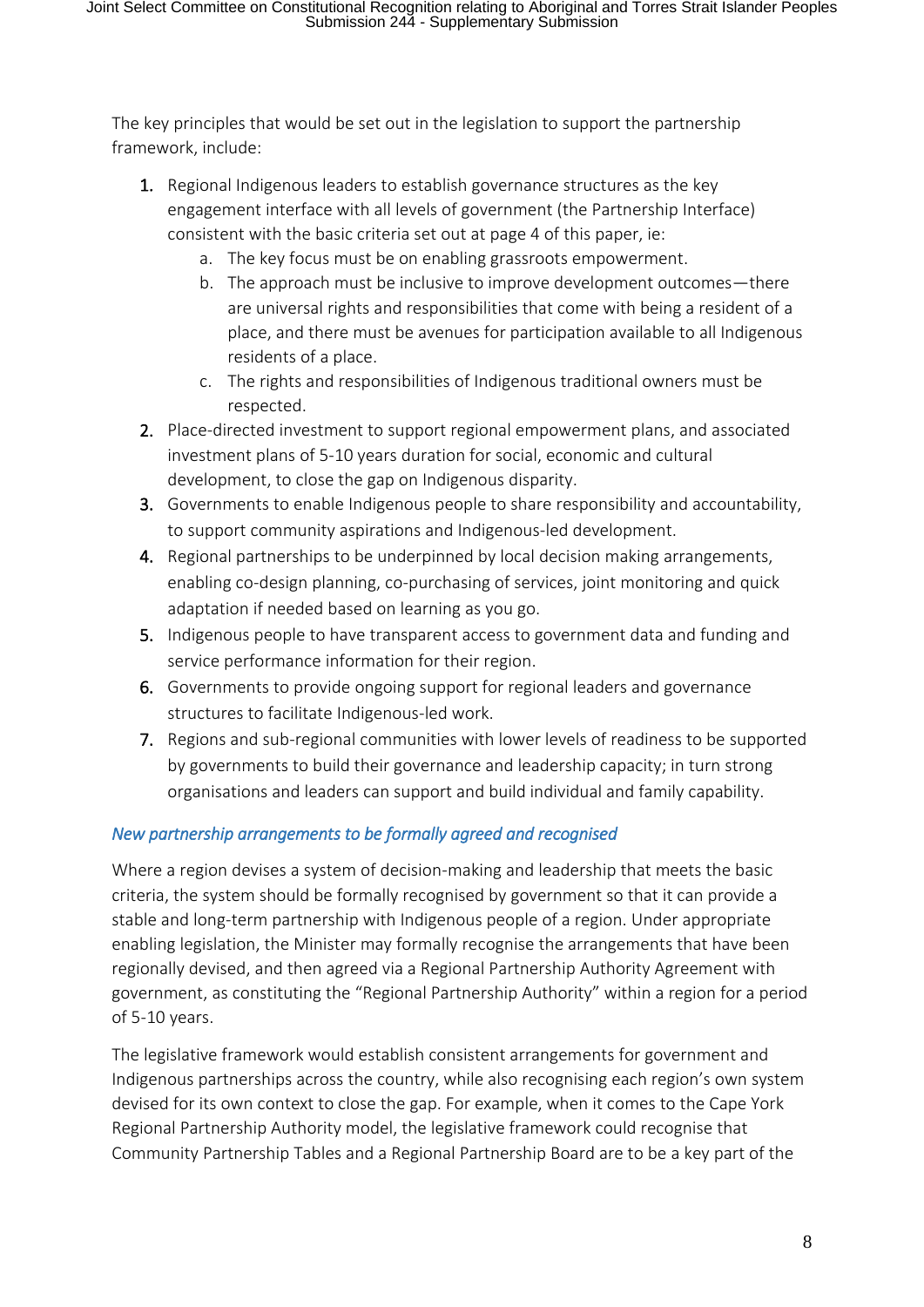overall new partnership governance, and set out the membership and broad functions of these structures/mechanisms (see below for more details).

# Regional Partnership Authority

The Regional Partnership Authority is a key mechanism in the legislation for achieving the shift to empowerment and closing the gap on Indigenous disparity.

The framework for establishing a Regional Partnership Authority in each region will be set out in the legislation and subject to a partnership agreement between the Commonwealth, relevant state and the relevant region. The partnership agreement will describe the unique governance and leadership arrangements for a particular region. Those arrangements will be decided by the regional Indigenous partners to the agreement and included in the legislation by regulation when ready.

The Regional Partnership Authority will be constituted by the regional and government partners coming together and negotiating agreements, including agreed reform policies for the region, development plans, investment plans and budget agreements. The Authority would not be a standalone organisation but rather will establish and give authority to the coming together of the indigenous and governmental partners.

A Regional Authority Board will be made up of equal numbers of people nominated from the region and from the government partners (Commonwealth, state and local, if relevant). There should be opportunity for the regional Indigenous representatives to comprise a mix of leadership (organisational, cultural, natural and include grassroots representation). The members will be appointed by the relevant Minister for five-year terms. The Board will also include two funding delegates, one from the Commonwealth and one from the relevant state government, with authority, established in the Act, to make/recommend decisions about flexible funding across programs and agencies in support of regional and sub-regional empowerment plans.

The broad roles and functions of a Regional Partnership Authority, as carried out by its Board, on behalf of the Indigenous people of a region, will be set out in the legislation. They might include:

- 1. Provide policy and implementation advice to government on matters impacting on the region.
- 2. Monitor progress towards empowerment and closing the gap in the region and assist with the resolution of issues, blockages as required.
- 3. Support a smooth transition to regional and/or sub-regional community budgets, including maintaining transparency around those budgets as they become operational.
- 4. Have a line of sight to new policies, programs and funding impacting on the region ensuring that available resources are used in a way that helps and not hinders empowerment of regional Indigenous people and their ability to close the gap on disparity in their region.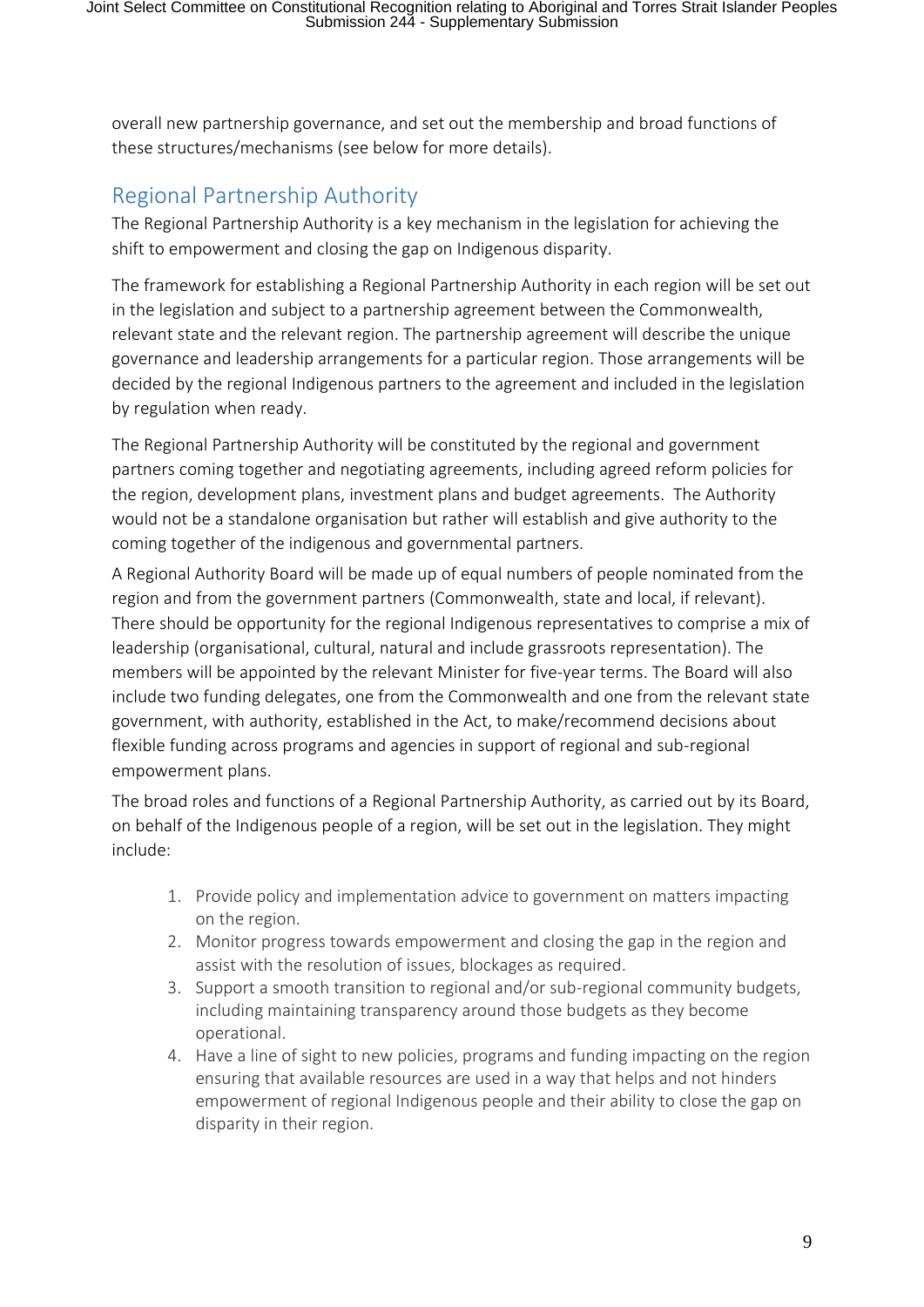- 5. Provide a forum to negotiate regional strategies and outcomes where there are economies of scale or other opportunities from putting in place a region wide approach.
- 6. Support regional and sub-regional community priorities and plans.
- 7. As necessary, support Partnership Table processes in sub-regions to ensure capability for success.
- 8. Provide an annual report on progress towards closing the gap on Indigenous disparity in the region, available to all.

## The Cape York model

In Cape York, we have been building on the Empowered Communities model, to develop a proposal that better articulates decision-making at the local and regional level so that Indigenous people across Cape York can far more effectively partner with government to improve development outcomes. This is just the Cape York approach—other regions must devise a different model that better suits them.

The Cape York Pama Futures model incorporates multiple mechanisms for grassroots empowerment, commits to ensuring that traditional owners have the full say in appropriate matters (such as in relation to decisions over land), and provides mechanisms for efficient interfacing and agreement-making with government. The approach includes:

- Place-based plans, developed through inclusive participation, in which the people of a place set out their needs and priorities.
- A new interface/structure—Partnership Tables—to be established for negotiations and agreement-making between governments and the people of a place. The place-based plans form the basis of negotiations and agreement-making at the Partnership Table. Agreement-making sets out how investment is to be used and sets expectations about what will be achieved.
- Funding reforms so budgets are controlled closer to those affected, including:
	- o Governments to provide place-based transparency of funding flows
	- o Place-based pooled funding arrangements
	- o Indigenous people acting as decision-makers about funding grants to services (through panels appointed as purchasers, or co-purchasers of services)
	- o Increasing Indigenous organisations' participation in service delivery and reducing the dominance of external NGOs
- Monitoring and evaluation that facilitates adaptive practice, and accountability

Indigenous organisations are to play an enabling role, focused on empowering the grassroots. CYP will support grassroots empowerment and will help local level reform leaders facilitate place-based plans based through inclusive participatory processes.

## Regional Forum – the Cape York Futures Forum

At the regional level, there would be a *Cape York Futures Forum*, which is the primary Indigenous leadership structure for Pama Futures across Cape York. The forum will provide a key avenue for knowledge sharing across the sub-regional communities, will receive reports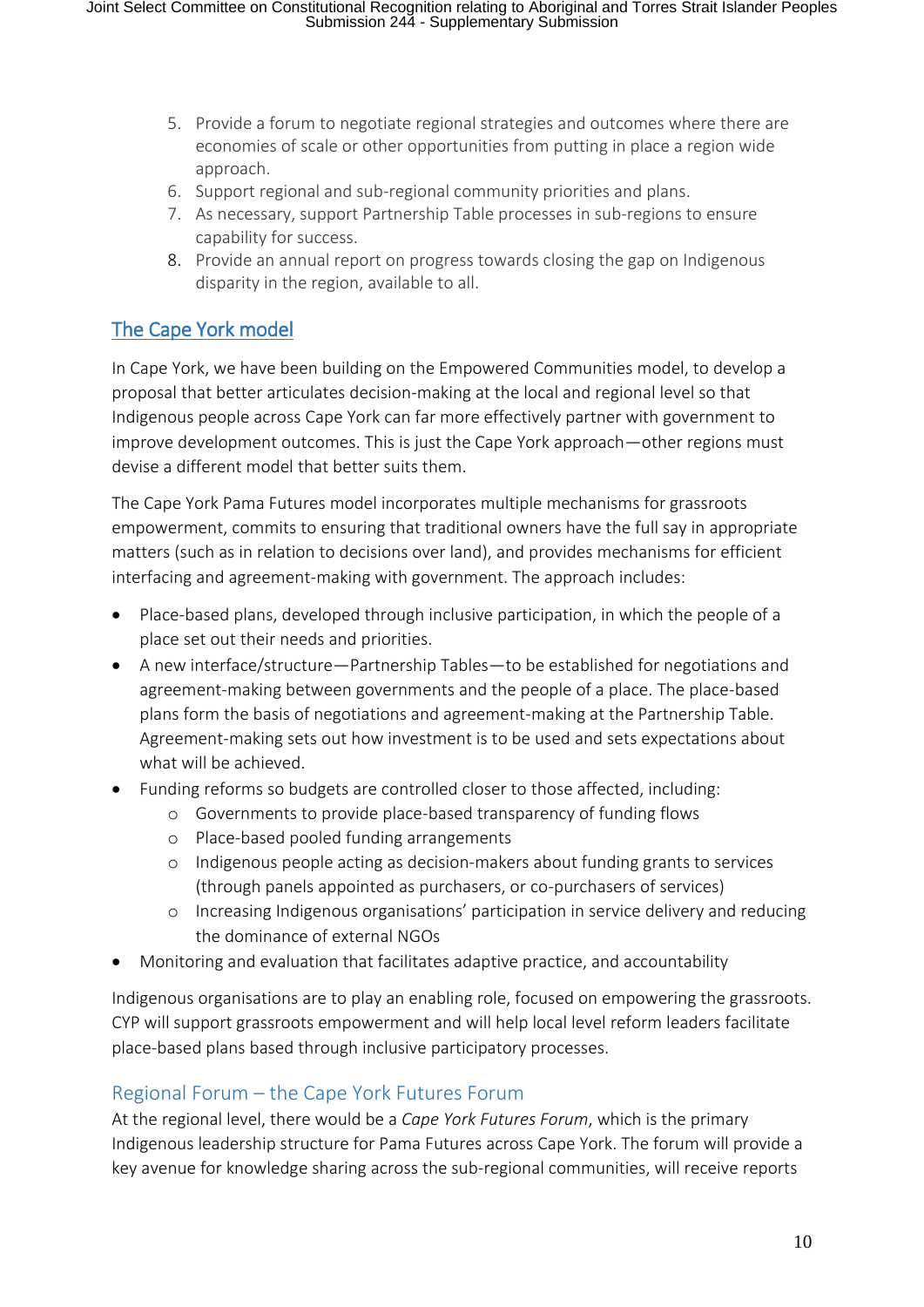from the Regional Partnership Authority Board and the Community Partnerships Tables, will set regional priorities and outcome targets, and track progress across the region. This is the First Nations voice for Cape York.

Members will be representatives of 12 Cape York sub-regional communities selected by the grassroots through the inclusive and participatory planning process.

The *Cape York Futures Forum* convenes the *Annual Cape York Futures Forum Summit*.

## Cape York Regional Partnerships Authority

The Cape York Regional Partnership Authority will be established as a virtual authority that will be an interface, supported by a Board comprised of people nominated from the Cape York region and nominated from the Commonwealth and Queensland Governments:

- Members will appointed by the relevant Minister for five year terms.
- The Queensland and Commonwealth Government members will be the most senior bureaucrats responsible for Indigenous Affairs in those governments.
- The Board will also include funding delegates, one from the Commonwealth and one from the Queensland Government, who have authority, established in the Act, to make/recommend decisions about flexible funding across programs and agencies.
- The Cape York Board will work closely with and report on progress and performance to the Cape York Futures Forum established as the primary Indigenous leadership structure for *Pama Futures,* and will join for part of the meetings of that group twice a year.
- The Board will be supported by the *Pama Futures* Regional Partnership Delivery Unit.

## Community Partnerships Tables

On the basis of the place-based plans developed through inclusive participatory processes, Community Partnership Tables provide the primary vehicle for community and government partners to come together in each sub-regional community to share responsibility for decision making, co- purchasing of services and accountability for success. The focus is Closing the Gap, Empowerment and Investment.

Community Partnership Tables will be established in each of the 12 Cape York sub-regional communities. They will:

- Provide the negotiating forum for investment in the sub-region, that is they provide the Joint Decision-Making Process
- Facilitate access to all government data and funding information
- Publish Sub-Regional Empowerment Plans
- Publish Sub-Regional Investment Plans
- Set Sub-Regional Outcome Targets
- Oversight informal community get togethers to ensure that these key regular family and clan dialogues are occurring to provide strong and broad foundational input.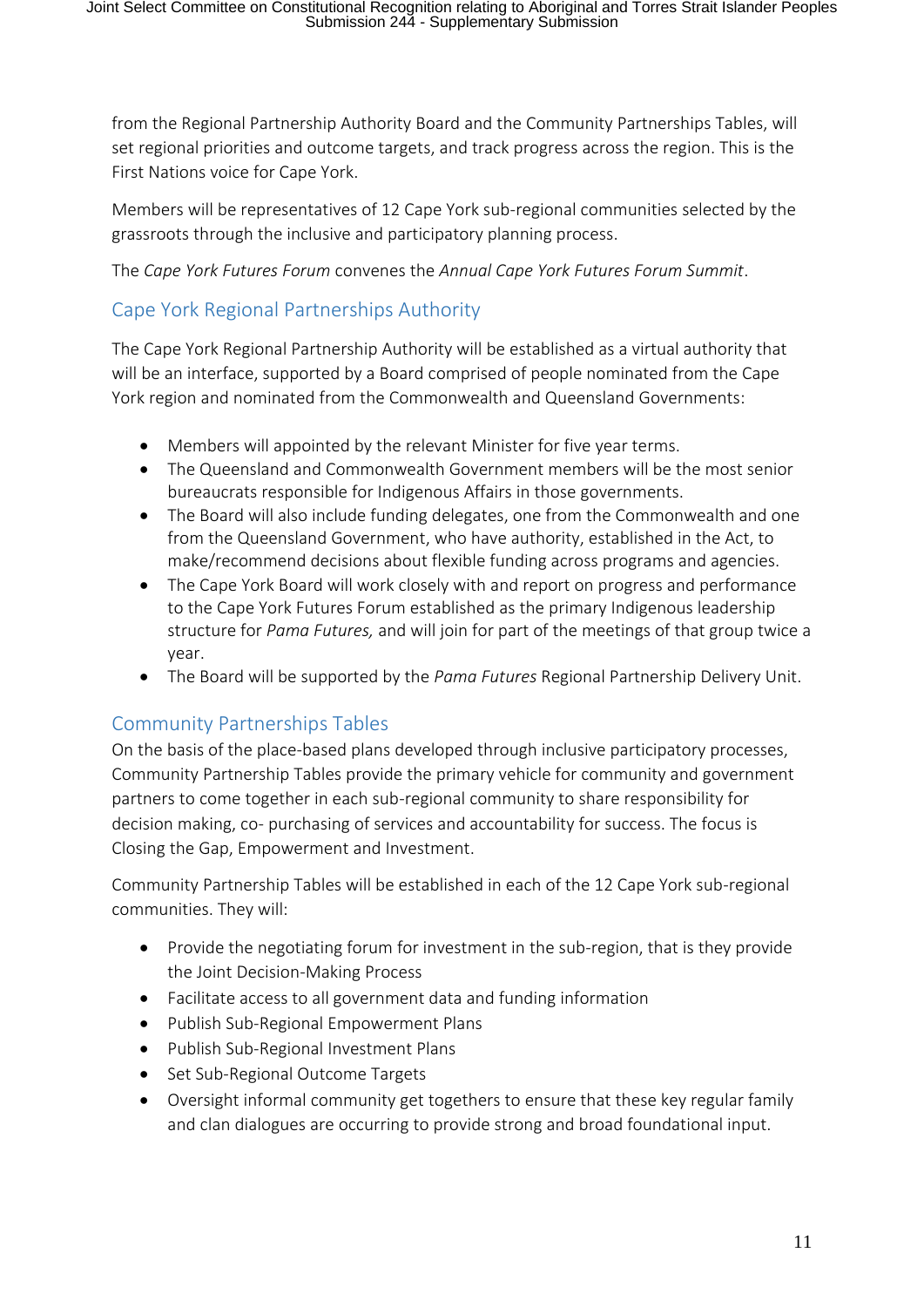## Grassroots Campfires and meetings *Land*

Under Pama Futures grassroots empowerment is built from the individual and family level upwards. Pama Futures has devised and will promote a model of "Campfire Governance" to provide the ultimate strong foundations for decisions by landowners at the family and the clan level about land use and management. Family and clan groups are to have regular, voluntary and self-organising meetings, at which land aspirations and plans for the future are discussed and developed. These campfires provide the foundations for the families and clans to participate in collective action and planning for the use and management of their land.

### *Other activities*

Outside the specific area of land use and management we are also supporting a similar system of regular family and clan get togethers at the broader community level. This could be done around the barbeque or another informal situation where all the residents of a subregional community are welcome to come along and discuss their plans and aspirations as a broader community, receive feedback from Community Partnerships Tables, work out a community volunteering regime and so on.

## Delivery Unit

In Cape York a Regional Partnership Delivery Unit will be established under regulation, and will be reviewed every five years. The Delivery Unit is a partnership team established to drive implementation and delivery performance for Pama Futures—it is jointly staffed by people from the Cape York regional organisations, Cape York sub-regions and the Commonwealth and Queensland Governments.

The Delivery Unit's primary responsibilities include:

- Co-defining and syndicating targets, trajectories, milestones and responsibilities for agreed priorities.
- Setting up tracking tools and processes.
- Monitoring progress.
- Reporting progress.
- Actively problem solving, resolving bottlenecks and proposing course corrections.
- Facilitating and bridging work across organisational and jurisdictional boundaries.
- Providing early warning of risks and recommended actions.
- Providing performance reports, and other support, to the Cape York Futures Forum and the Board of the Regional Partnerships Authority.

## Conclusion

This position paper has set out how Pama Futures will give voice to the First Nations of Cape York, so Indigenous people in the region can forge a stronger partnership with governments, and build the capabilities required to close the gap.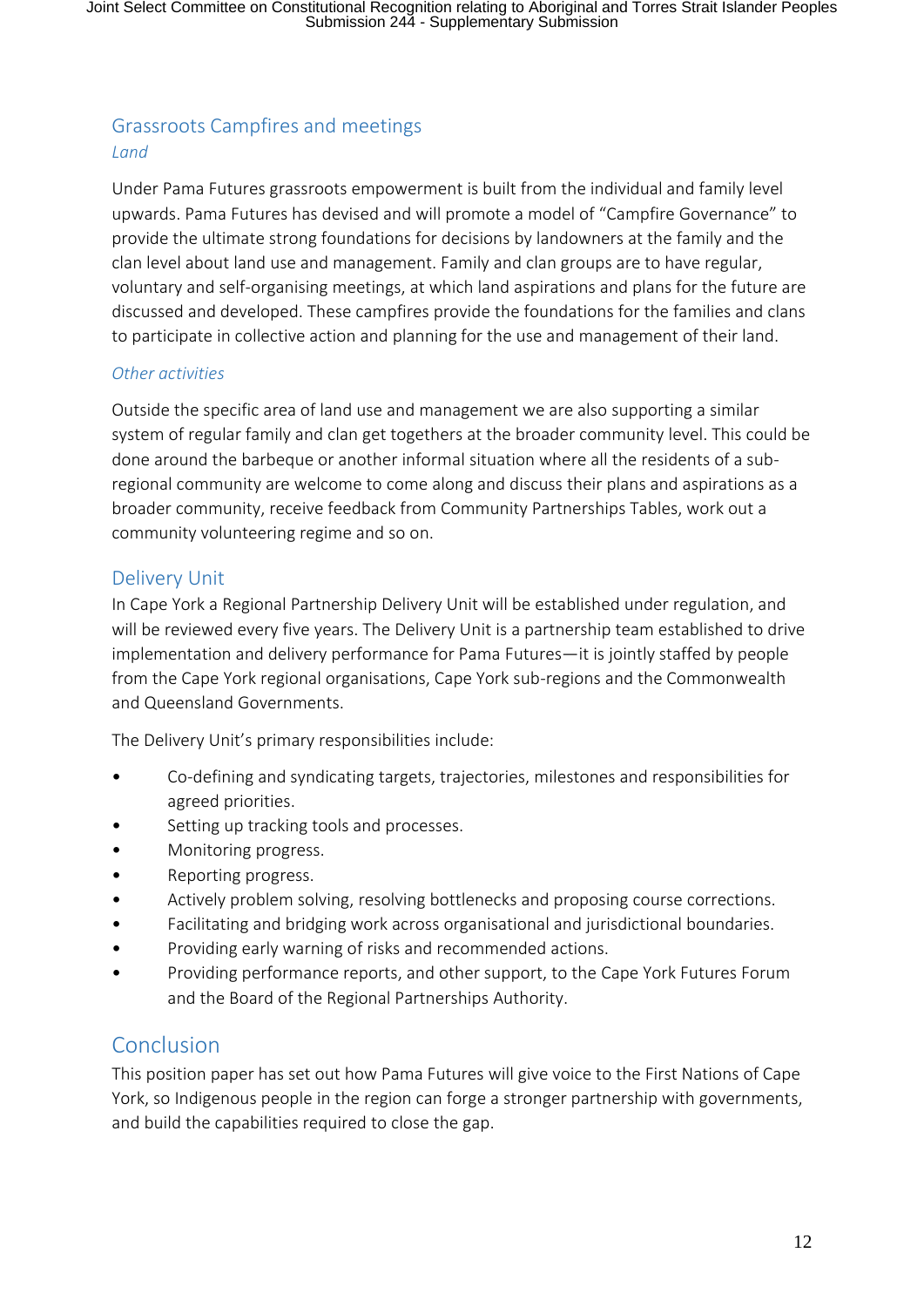Such arrangements can be established by national legislation. There would be common structural elements and principles nationally, and regions would differ in how they choose to represent and organise themselves to connect with the new interface structures.

This legislation would complement and give effect to a constitutional amendment to guarantee First Nations voices are heard. This legislation is not, however, a replacement for the appropriate constitutional guarantee, as requested by the Uluru Statement from the Heart.

To transform this relationship we need reform at all levels: constitutional, legislative and policy.